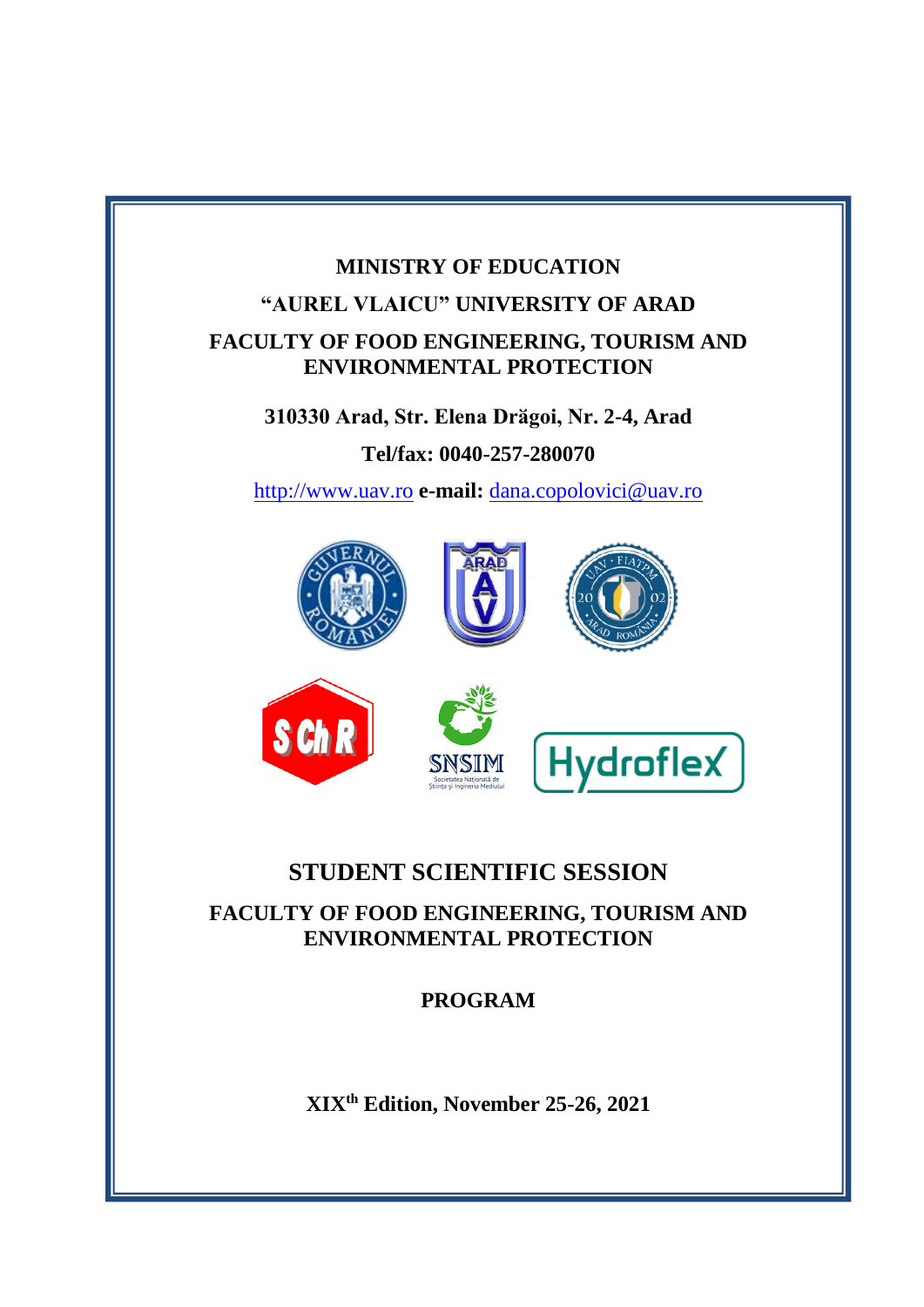## **STUDENT SCIENTIFIC SESSION**

## **FACULTY OF FOOD ENGINEERING, TOURISM AND ENVIRONMENTAL PROTECTION "AUREL VLAICU" UNIVERSITY OF ARAD**

## **XIXth Edition, November 25-26, 2021**

## **PROGRAM**

### **LOCATION: on-line**

Topic: Student Scientific Session UAV Arad

Time: Nov 25, 2021 03:15 PM Athens

Join Zoom Meeting

[https://us02web.zoom.us/j/81412990872?pwd=NStpT2Q1Q0ZzemZOQ0FWWkwrRTJNZz0](https://us02web.zoom.us/j/81412990872?pwd=NStpT2Q1Q0ZzemZOQ0FWWkwrRTJNZz09) [9](https://us02web.zoom.us/j/81412990872?pwd=NStpT2Q1Q0ZzemZOQ0FWWkwrRTJNZz09)

Meeting ID: 814 1299 0872 Passcode: FIATPM

### **Thursday, November 25, 2021 / Joi, 25 Noiembrie 2021**

### **15.15-15.30 WELCOME SPEECH / DESCHIDEREA OFICIALA A EVENIMENTULUI**

Rector of "Aurel Vlaicu" University of Arad: Prof. Dr. Ec. Eng. Ramona Lile Vicerector of "Aurel Vlaicu" University of Arad: Prof. Dr. Eng. Alexandru Popa, Vicerector of "Aurel Vlaicu" University of Arad: Prof. Dr. Codruta Stoica Vice-Dean of Faculty of Food Engineering, Tourism and Environmental Protection: Assoc. Prof. Dr. Eng. Ioan Calinovici Director of Department of Technical and Natural Sciences: Assoc. Prof. Dr. Eng. Monica Lungu

Research responsible of Department of Technical and Natural Sciences: Prof. Dr. Habil. Dana Copolovici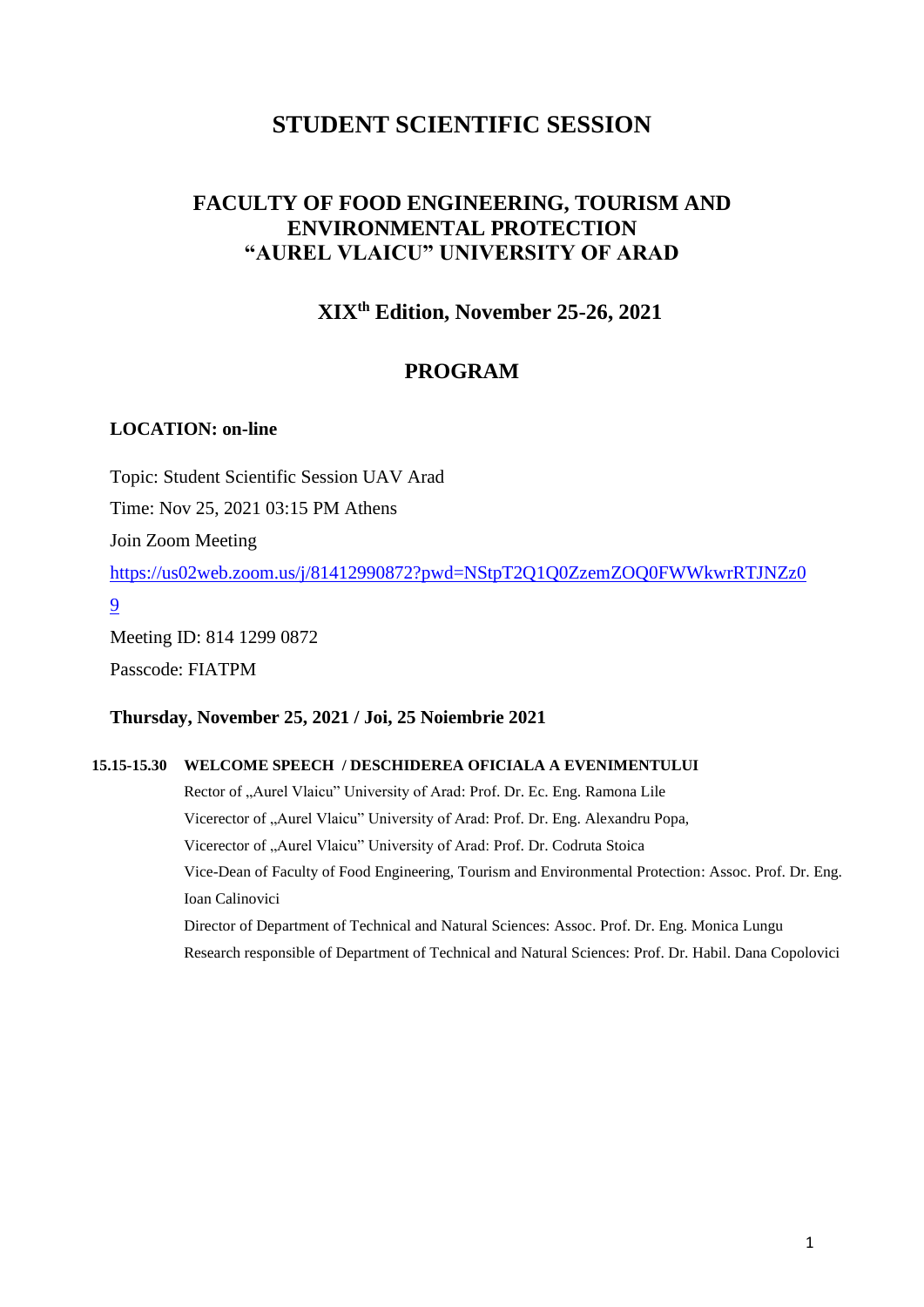**SECTION I Environmental Science and Engineering Environmental Protection Biodiversity Health Applied Biology**

> **Chairman: Prof. dr. habil. Lucian Copolovici Prof. dr. habil. Florentina Munteanu Prof. dr. habil. Dorina Chambre Dr. Elisabeta I. Szerb**

#### 15.30-15.40 OP 1 **BRIGGS-RAUSCHER OSCILLATING REACTION WITH MINIMAL ENVIRONMENTAL IMPACT**

Dan Milaș<sup>1,2</sup>, Daniela Dascălu<sup>1,2</sup> *<sup>1</sup>West University of Timișoara, Timișoara, România <sup>2</sup>Laboratory of Advanced Researches in Environmental Protection, Timișoara, România*

- 15.40-15.50 **EFECTUL DE SERĂ ANTROPIC - SITUAȚIE DE URGENȚĂ PRIVIND CLIMA**
- OP 2 *Daniela – Corina Grama, Simona Condurache – Bota Universitatea "Dunărea de Jos" din Galați, Romania*

#### 15.50-16.00 **EVALUAREA POLUANTILOR EMISIDETERMINATI IN STATIA DE EPURARE ARAD**

OP 3 *Ohentar Orlando, Dana Maria Copolovici Universitatea Aurel Vlaicu din Arad, Romania*

#### 16.00-16.10 OP 4 **MOSQUITO REPELLENT: ULTRASONIC DIFFUSER VERSUS CLASSIC CANDLE DIFFUSER** Flavia Borteş, Lucian Copolovici *"Aurel Vlaicu" University of Arad, Romania*

#### 16.10-16.20 OP 5 **SELENIUM STATUS IN PACIENTS AFFECTED BY COVID-19** Alexandra-Maria Tășală<sup>1,2</sup>, Laura Pitulice<sup>1,2</sup>, Otilia Bizerea-Spiridon<sup>1,2</sup> *<sup>1</sup>West University of Timișoara, Timișoara, România <sup>2</sup>Laboratory of Advanced Researches in Environmental Protection*

#### 16.20-16.30 OP 6 **INTRATUMOUR HETEROGENEITY AND ITS SIGNIFICANCE FOR CANCER TREATMENTS** Alexandra Dudău, Ioana Rusu *Babeș-Bolyai University, Cluj-Napoca, Romania*

#### 16.30-16.40 OP 7 **SQUARE-WAVE VOLTAMMETRY TECHNIQUE FOR SENSITIVE AND FAST DETECTION OF DOXORUBICIN FROM AQUEOUS SOLUTIONS** Bianca Badescu<sup>1</sup>, Elisabeta I. Szerb<sup>1</sup>, Florica Manea<sup>2</sup>, Sorina Ilieș (b.Moțoc)<sup>1</sup> <sup>1</sup>*"Coriolan Dragulescu" Institute of Chemistry, Romanian Academy, Timisoara, Romania <sup>2</sup>Politehnica University of Timisoara*

#### 16.40-16.50 OP 8 **MEDICINAL ATTRIBUTES OF** *SAMBUCUS*

Neli Pantea<sup>1</sup>, Crina C. Mureșan<sup>1</sup>, Georgiana S. Martiș<sup>1</sup>, Romina M. Marc (Vlaic)<sup>1</sup>, Ungur Rodica<sup>2</sup>, Bordea Monica<sup>2</sup> and Sevastița Muste<sup>1</sup>

*<sup>1</sup> University of Agricultural Sciences and Veterinary Medicine of Cluj-Napoca, Romania;*

*<sup>2</sup> "Iuliu-Hațieganu" University of Medicine and Pharmacy*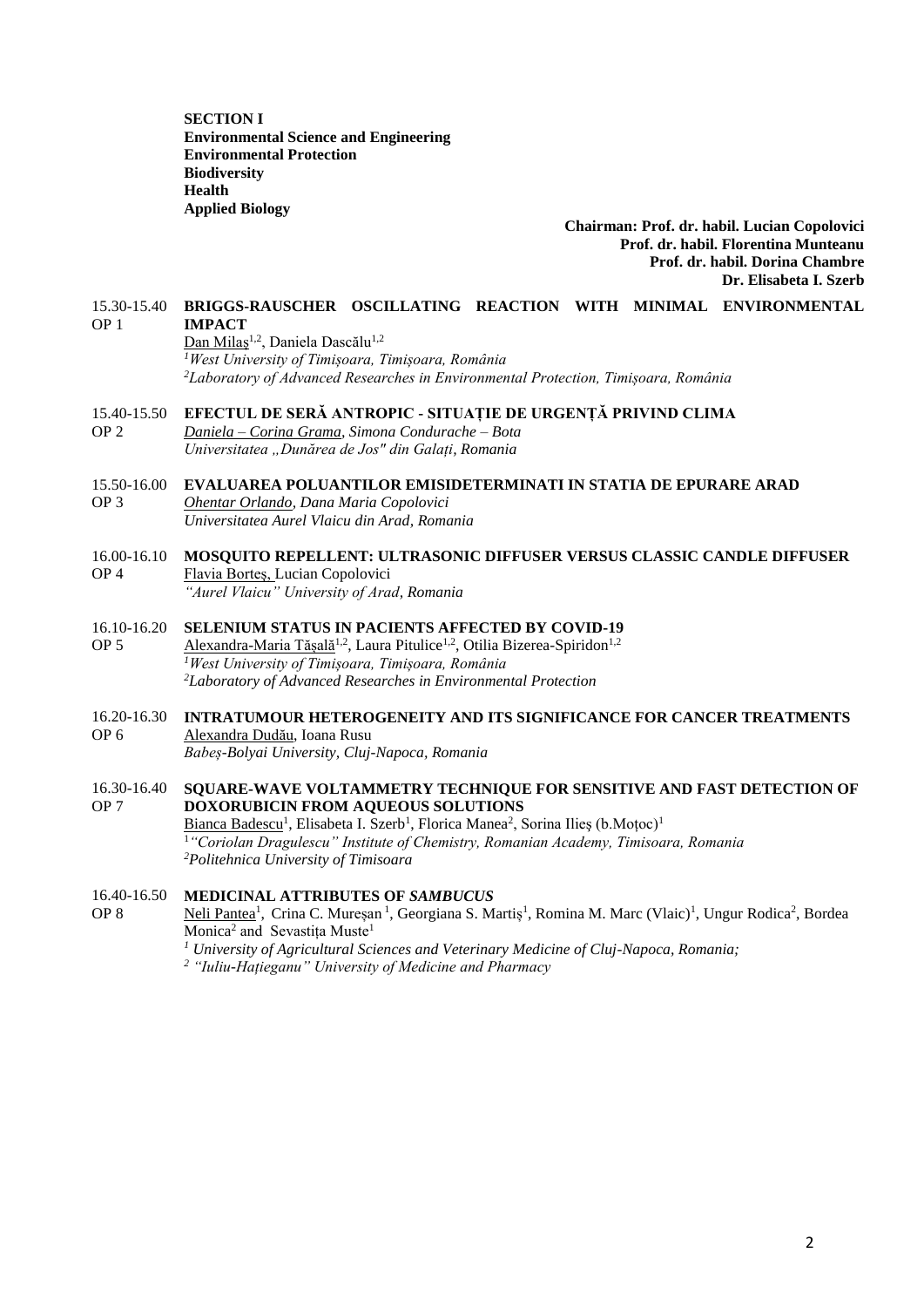**SECTION II Food Technology Food Engineering Nutrition Food Quality and Food Security Agrotourism Management Sustainability**

> **Chairman: Prof. dr. habil. Dana Copolovici Conf.dr.ing Dana Radu Conf.dr.ing. Claudiu Ursachi S.L. dr, ing. Claudia Muresan**

- 16.50-17.00 SECTION PRESENTATION / PREZENTAREA SECTIUNII
- 17.00-17.10 **CERCETĂRI PRIVIND UTILIZAREA DE COAGUL VEGETAL PENTRU OBȚINEREA DE**  OP1 **BRÂNZĂ DIN LAPTE DE VACĂ** Constantin Alexandru Aldea, Florentina Matei *USAMV București, Romania*
- 17.10-17.20 OP2 **ENERGIA VERDE – IDEE SUSTENABILĂ DE VIITOR** Mihail-Alexandru Stanescu, Liviu Mihail Mateescu *Universitatea Politehnica Bucuresti, Romania*

### 17.20-17.30 **SEA BUCKTHORN – FOOD WITH BENEFICIAL EFFECTS ON HEALTH**

- OP3 Daciana Cuc, Denisa Sarca, Mureșan Claudia *"Aurel Vlaicu" University of Arad, Romania*
- 17.30-17.40 **INFLUENCE OF BEE PRODUCTS ADDITION TO A** *ROSA CANINA* **L. BASED FERMENTED**  OP4 **BEVERAGE** Alexandra Costina Avîrvarei, Elena MUDURA, Teodora COLDEA *USAMV Cluj Napoca, Romania*
- 17.40-17.50 OP5 **VALORIFICAREA UNOR PRODUSE DE ORIGINE VEGETALĂ ÎN PREPARATE DIN CARNE REFORMULATE**

Ionela Marinela Rotar, Claudiu Ursachi *Universitatea "Aurel Vlaicu" din Arad, Romania*

17.50-18.00 **DEZVOLTAREA ȘI TESTAREA UNUI COLORANT NATURAL DESTINAT PRODUSELOR**  OP6 **ALIMENTARE**

Rotaru Mihail, Anca Fărcaș, Sonia Socaci, Maria Tofană *Universitatea de Științe Agricole și Medicină Veterinară din Cluj-Napoca*

18.00-18.10 OP7 **O ABORDARE CHEMOMETRICĂ ÎN EVALUAREA EFICIENȚEI DE EXTRACȚIE A POLIFENOLILOR DIN DOUĂ SPECII DE CIUPERCI DE CĂTRE PATRU EXTRACTANŢI DIFERIȚI** Maria-Jenica Urs, Cristina Anamaria Semeniuc

*Universitatea de Ştiinţe Agricole şi Medicină Veterinară Cluj-Napoca, Romania*

- 18.10-18.20 **HEAT RESISTANT BACTERIAL SPORES FROM SOIL**
- OP8 Laurentiu Urucu<sup>1</sup>, Izabela Vulpe<sup>1</sup>, Dana Gina Radu<sup>1</sup>\* *"Aurel Vlaicu" University of Arad, Romania*
- 18.20-18.30 OP9 **CHANGES IN SENSORY ANALYSIS OF EXOGENOUS ENZYMES DURING BREAD-MAKING** Alexandra Iulia Oltean<sup>1</sup>, Crina C. Mureșan<sup>1</sup>, Georgiana S. Martiș<sup>1</sup>, Romina M. Marc (Vlaic)<sup>1</sup> *University of Agricultural Sciences and Veterinary Medicine of Cluj-Napoca*

#### 18.30-18.40 **Physico-Chemical Properties of functional jelly herbs**

OP10 Giorgiana A. Spaller, Teodora Mureșan, Crina C. Mureșan, Georgiana S. Martiș, Romina M. Marc (Vlaic) *University of Agricultural Sciences and Veterinary Medicine of Cluj-Napoca*